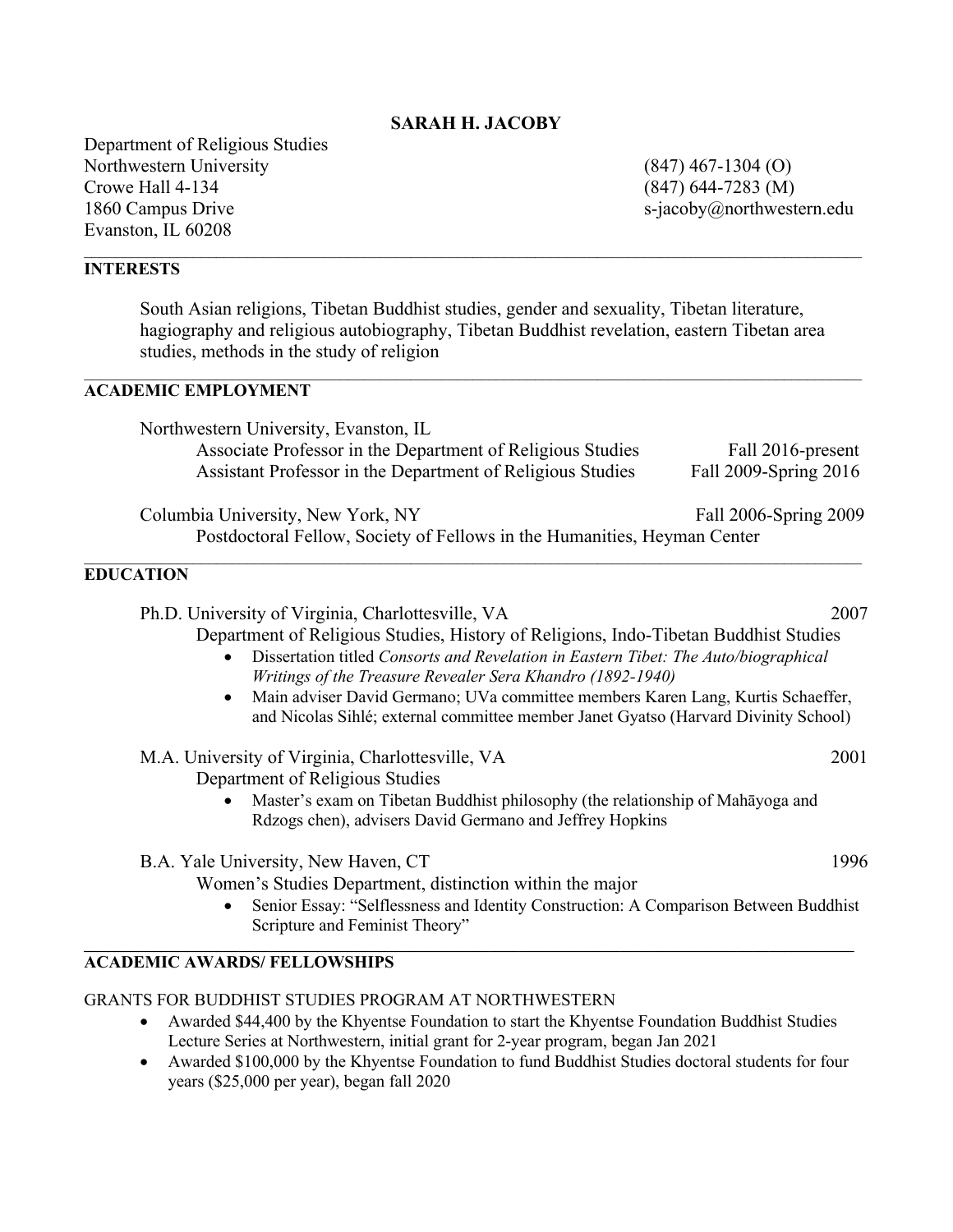• Awarded \$123,665 by the Khyentse Foundation to hire Tibetan language lecturer for five years in the Asian Languages and Cultures Department, began fall 2016

# POSTDOCTORAL AWARDS

- Funded \$35,000 by the Tsadra Foundation to organize a Tsadra Lotsawa Workshop titled "Celebrating Buddhist Women in the Tibetan Tradition" to be held at Northwestern, Aug. 2022
- Winner of the 2016 E. Gene Smith Inner Asia Book Prize for my monograph *Love and Liberation*
- Awarded American Academy of Religion (AAR) Collaborative International Research Grant for project titled "The Formation of Female Religious Exemplars in Tibet" with Padma 'tsho, Professor at Southwest Minzu University, Chengdu, PRC, 2016
- American Council of Learned Societies (ACLS) Fellowship for year-long research leave, 2012-13
- Northwestern University Research Grants Committee (URCG) Publication Subvention, 2013
- Shelley & Donald Rubin Foundation publication subvention award, 2011

### PREDOCTORAL AWARDS

- Charlotte W. Newcombe Dissertation Writing Fellowship, 2005-2006
- American Academy of University Women Dissertation Writing Fellowship, 2005-2006 (declined)
- UVa Graduate School of Arts and Sciences Dissertation Writing Fellowship, 2005-2006 (declined)
- Fulbright Hays Dissertation Research Fellowship, 2004-2005
- Fulbright IIE Fellowship, 2004-2005 (declined)
- Blakemore Fellowship (for Tibetan and Chinese language studies in China), 2004-2005 (declined)
- UVa Graduate School of Arts and Sciences Language Study Funding, summer 2004 (for predissertation research in Tibet), and summer 2003, 2001, 2000 (for Tibetan language study in Tibet and Nepal)
- Foreign Language and Area Studies Fellowship, 2000-2003 (for 2 years of coursework focused on South Asia at UVa and one year at Tibet University in Lhasa, Tibet)
- Weedon Travel Grant, summer 2000 (for Tibetan language study in Nepal)
- Du Pont Fellowship, 1999-2000 (for UVa coursework)

#### **\_\_\_\_\_\_\_\_\_\_\_\_\_\_\_\_\_\_\_\_\_\_\_\_\_\_\_\_\_\_\_\_\_\_\_\_\_\_\_\_\_\_\_\_\_\_\_\_\_\_\_\_\_\_\_\_\_\_\_\_\_\_\_\_\_\_\_\_\_\_\_\_\_\_\_\_\_\_\_\_\_\_\_\_\_\_\_\_\_\_\_\_\_\_\_\_\_\_\_\_ PUBLICATIONS**

**BOOKS** 

- *Love and Liberation: Autobiographical Writings of the Tibetan Buddhist Visionary Sera Khandro*. New York: Columbia University Press, 2014.
	- Winner of the E. Gene Smith Inner Asia Book Prize for 2016
	- Reviewed by *Journal of the American Academy of Religion*, online access at: http://jaar.oxfordjournals.org/content/early/2015/10/12/jaarel.lfv084.full.pdf+html
	- Also reviewed by the *Journal of the History of Sexuality*, *Tulsa Studies in Women's Literature*, *The Journal of Asian Studies*, *Buddhist Studies Review*, *The Women's Review of Books*, *Buddhadharma*, *Religion & Gender, Life Writing, History of Religions*
- Donald Mitchell and Sarah Jacoby, *Buddhism: Introducing the Buddhist Experience*, 3rd edition. New York: Oxford University Press, 2014.
	- Reviewed in Stephen Berkwitz's article "Textbook Buddhism: introductory books on the Buddhist religion," in *Religion*, Oct. 2015, online access at: http://dx.doi.org/10.1080/0048721X.2015.1091217
- Sarah Jacoby and Antonio Terrone. *Buddhism beyond the Monastery: Tantric Practices and their Performers in Tibet and the Himalayas*. Leiden: Brill, 2009.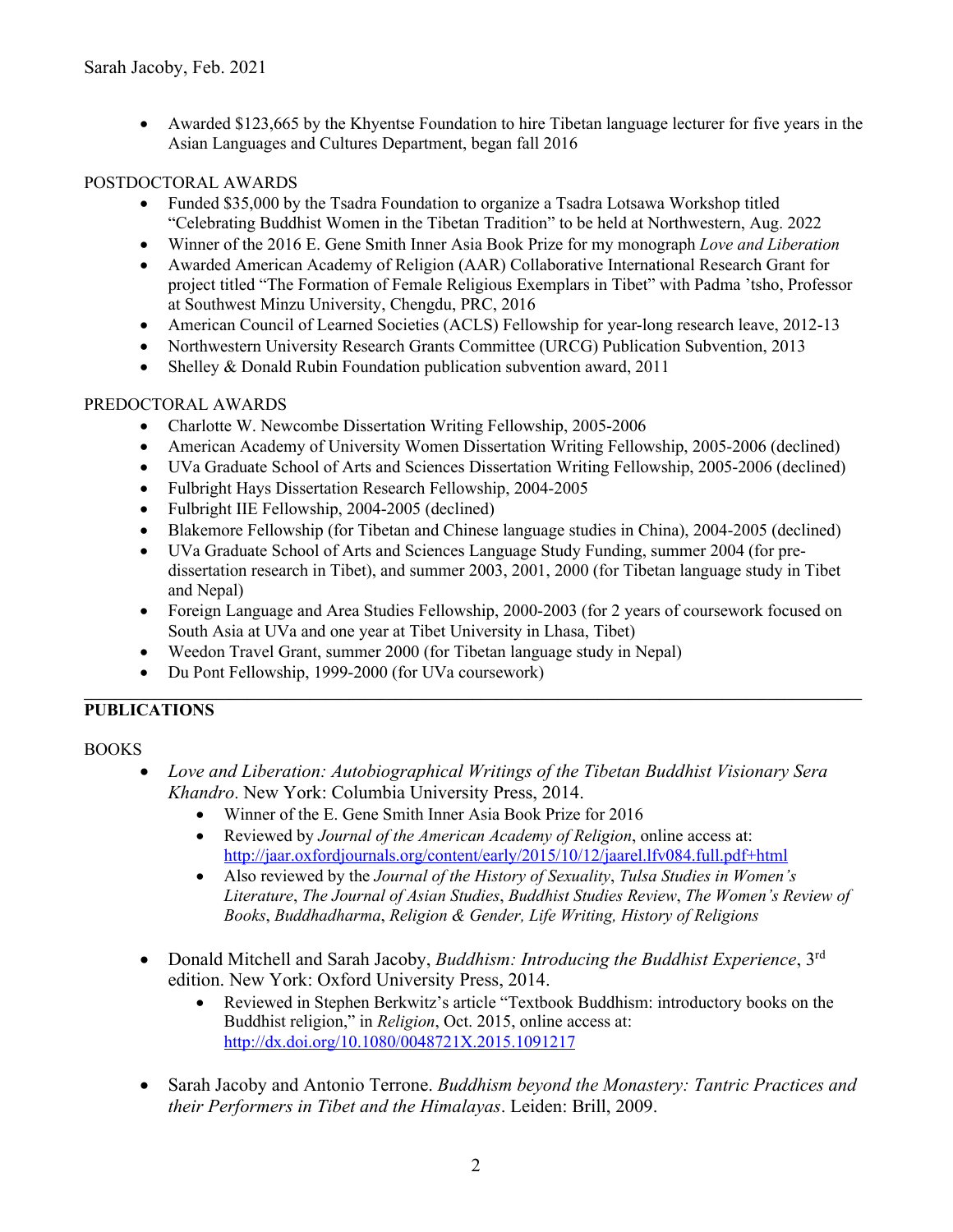• Reviewed in *Journal of Buddhist Ethics*, vol. 18, 2011, online access at: http://blogs.dickinson.edu/buddhistethics/files/2011/10/JBE-Barstow.pdf

### PEER REVIEWED ARTICLES

- "Tibetan Buddhist Metaphors and Models of Motherhood," *Journal of Feminist Studies in Religion*, passed peer review, (expected publication spring 2021)
- Padma'tsho and Sarah Jacoby, "Gender Equality in and on Tibetan Nuns' Terms," *Religions* 2020, 11, 543. **https://doi.org/10.3390/rel11100543**
- "In Search of a Queer Buddhist Theology." *Religion* 49:4 (2019): pp. 723-727.
- "Tibetan Studies and the Art of Dialogue." *Revue d'Etudes Tibétaines* 48, Avril (2019): pp. 152-169.
- "The Science of Sensual Pleasure According to a Buddhist Monk: Ju Mipam's Contribution to *Kāmaśāstra* Literature in Tibet." *Bulletin of the School of Oriental and African Studies* 80/2 (2017): pp. 319-337.
- "Relational Autonomy in the Life of a Contemporary Tibetan *Ḍākinī*." *Revue d'Etudes Tibétaines* 34, Décembre (2015): pp. 79-113.
- "This Inferior Female Body:' Reflections on Life as a Treasure Revealer Through the Autobiographical Eyes of Se ra mkha' 'gro (Bde ba'i rdo rje, 1892-1940)." *Journal of the International Association of Buddhist Studies* 32/1-2 (2009/2010): pp. 115-150.

# BOOK CHAPTERS

- Padma 'tsho and Sarah Jacoby. "Lessons from Buddhist Foremothers," in *Voices from Larung Gar*. Holly Gayley (ed). Boulder: Shambhala Publications, 2021, pp. 219-33.
- Response to Ann Gleig and Amy Langenberg's AAR panel "From Rape Texts to Bro Buddhism: Critical Canonical and Contemporary Perspectives on the Sexual Abuse Scandals in Western Buddhism" *Sakyadhita* 27 (winter 2018): pp. 5-9.
- "Negotiating Religion and the State," in *Figures of Buddhist Modernity in Asia*. Justin McDaniel, Mark Rowe, and Jeffrey Samuels (eds). Honolulu, University of Hawai'i Press, 2016, pp. 133-35.
- "The Excellent Path of Devotion: An Annotated Translation of Sera Khandro's Short Autobiography," In *Himalayan Passages: Tibetan and Newar Studies in Honor of Hubert Decleer*. Benjamin Bogin and Andrew Quintman (eds). Boston: Wisdom Publications, 2014, pp. 163-202.
- "A Treasure Revealer: Sera Khandro." In *Sources of Tibetan Tradition*. Kurtis R. Schaeffer, Gray Tuttle, Leonard W. J. van der Kuijp, Matthew Kapstein (eds). New York: Columbia University Press, 2013, pp. 696-99.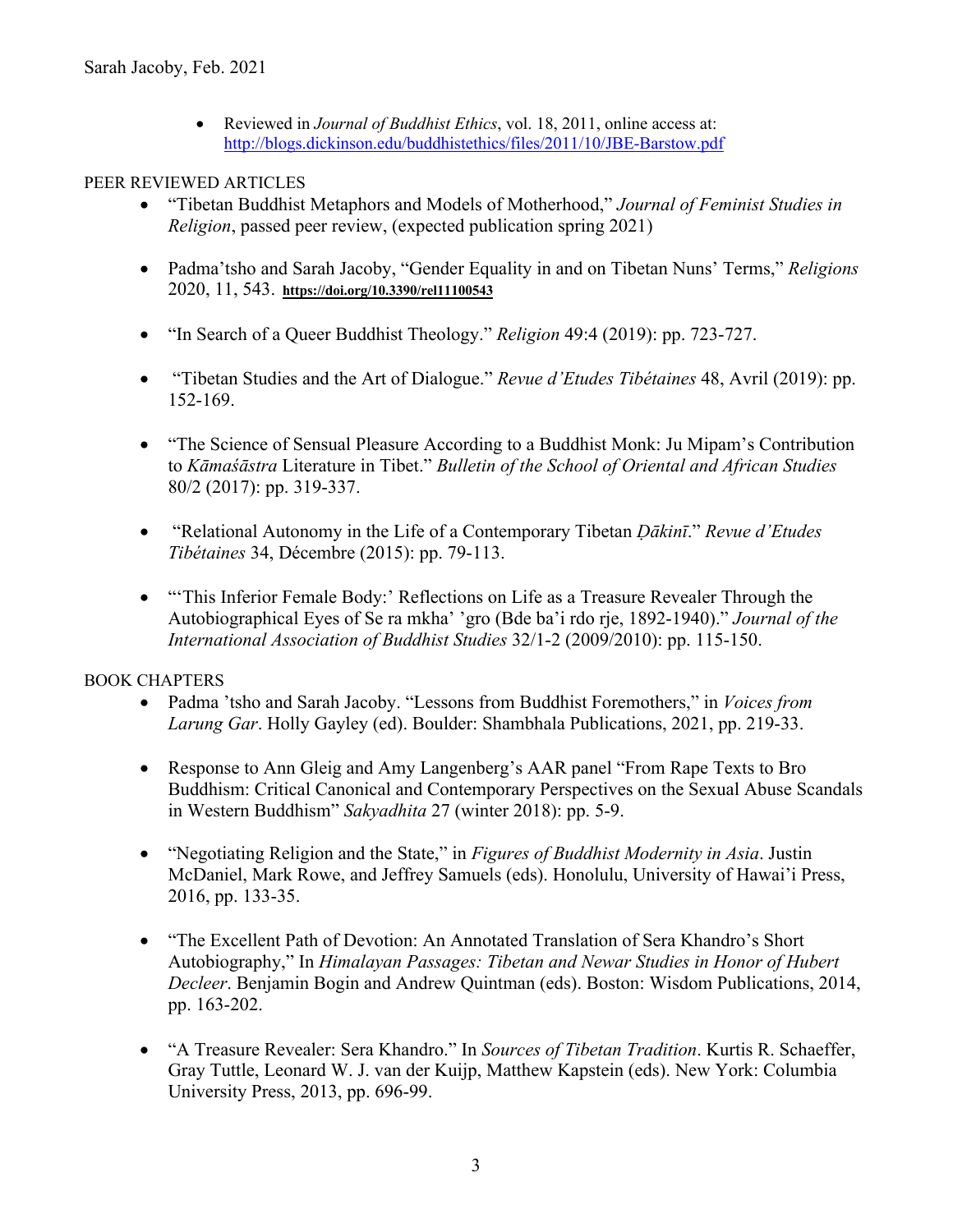- Sarah Jacoby and Antonio Terrone. "Tibetan and Himalayan Buddhism." In *Buddhism in the Modern World*. David McMahan (ed.). Abingdon: Routledge, 2012, pp. 89-111.
- "To be or not to be Celibate: Morality and Consort Practices According to the Treasure Revealer Sera Khandro's (1892-1940) Auto/biographical Writings." *In* Sarah Jacoby and Antonio Terrone (eds), *Buddhism beyond the Monastery: Tantric Practices and their Performers in Modern Tibet.* Leiden: Brill, 2009, 37-71.

# ONLINE PUBLICATIONS

- "Contemplative Pedagogy and the Religious Studies Classroom: Editor's Introduction," June 18, 2019, In *Spotlight on Teaching*, http://rsn.aarweb.org/spotlighton/teaching/contemplative-pedagogy/editors-introduction
- "Teaching Religion as Anti-Racist Education: Editor's Introduction," Nov. 5, 2018, in *Spotlight on Teaching*, http://rsn.aarweb.org/spotlight-on/teaching/anti-racism/editorsintroduction
- "The 2016 Election and its Aftermath in the Religious Studies Classroom: Editor's Introduction," May 26, 2017, in Spotlight on Teaching, http://rsn.aarweb.org/spotlighton/teaching/after-the-2016-election/aftermath-religious-studies-classroom
- "An Overview of Golok," Nov. 11, 2010, In *The Tibetan and Himalayan Library Places Dictionary*, http://places.thlib.org/features/15434/descriptions/1209
- "Mandarava," Aug. 2007, In *The Treasury of Lives: Biographies of Himalayan Buddhist Masters*, http://www.treasuryoflives.org/biographies/view/Mandarava/9
- "Sera Khandro Kunzang Dekyong Wangmo," Aug. 2007, In *The Treasury of Lives: Biographies of Himalayan Buddhist Masters*, http://www.treasuryoflives.org/biographies/view/Sera-Khandro-Kunzang-Dekyong-Wangmo/10083

# REVIEWS

- "*Women in Tibet* edited by Janet Gyatso and Hanna Havnevik (Columbia UP: 2005)." *Journal of Asian Studies* 68/2 (2009): pp. 622-625.
- "*When a Woman Becomes a Religious Dynasty* by Hildegard Diemberger (Columbia UP: 2007)." *Journal of Asian Studies* 68/1 (2009): pp. 289-291.
- "*Bodily Citations: Religion and Judith Butler* edited by Ellen T. Armour and Susan M. St. Ville (Columbia UP: 2006)." *Journal of the American Academy of Religion* 76/2 (2008): pp. 500-503.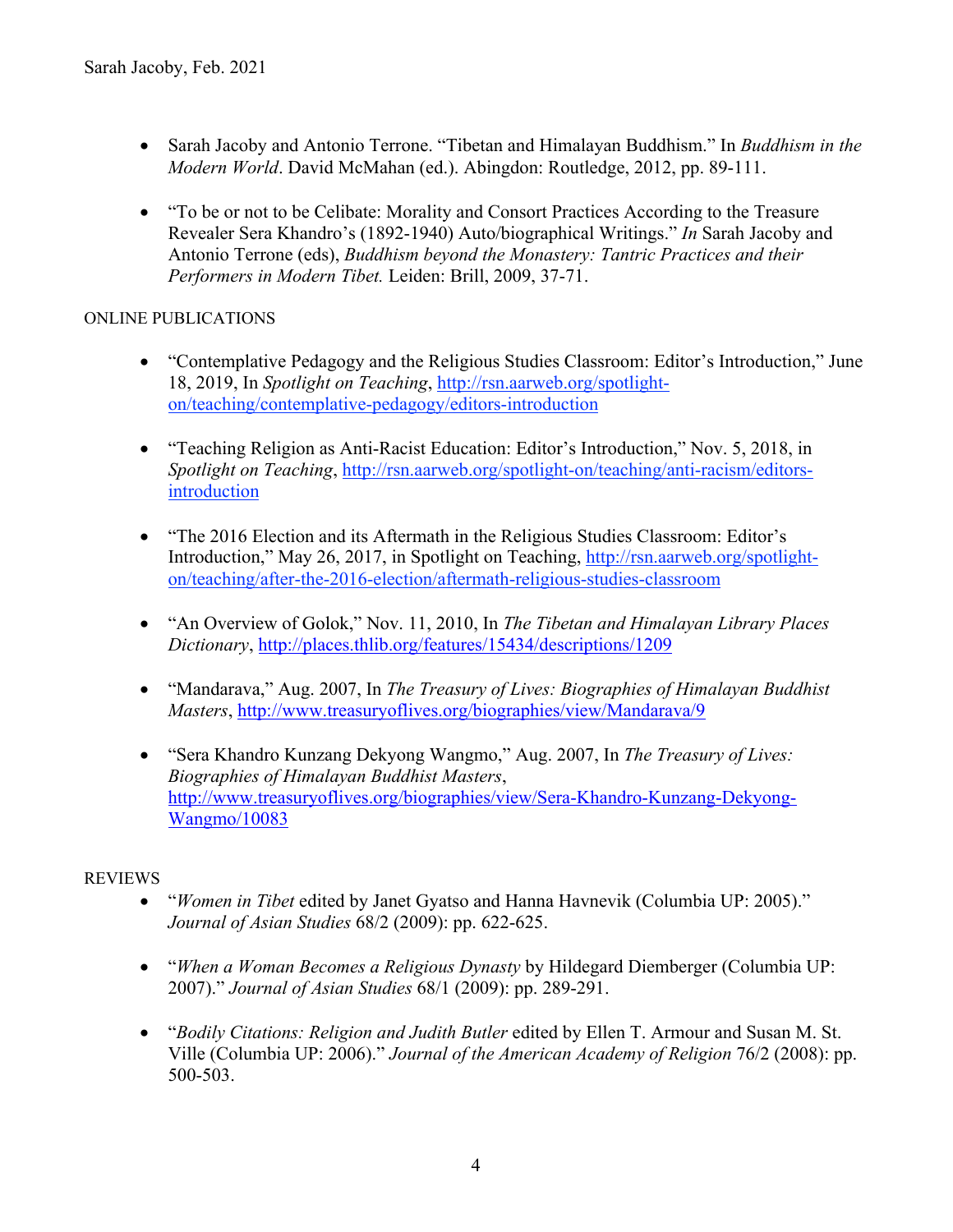- "*Himalayan Hermitess: The Life of a Tibetan Buddhist Nun* by Kurtis R. Schaeffer (Oxford UP: 2004)." *Journal of Asian Studies* 65/4 (2006): pp. 819-820.
- "*Changing Minds: Contributions to the Study of Buddhism in Honor of Jeffrey Hopkins* edited by Guy Newland (Snow Lion Publications: 2001)," *University of Virginia Center for South Asian Studies Newsletter* 16/1 (2001): 14-15.

# **CONFERENCE AND PANEL ORGANIZATION**

| Gender and Tibetan Translation Workshop                                                                                                                                                      | (tentative dates) Aug., 2022 |  |
|----------------------------------------------------------------------------------------------------------------------------------------------------------------------------------------------|------------------------------|--|
| Planning a Tsadra Lotsawa Workshop titled "Celebrating Buddhist Women in the Tibetan Tradition"                                                                                              |                              |  |
| Tsadra Foundation funded \$35,000 for the workshop<br>$\bullet$                                                                                                                              |                              |  |
| Co-organized with Padma 'tsho (Southwest Minzu University, Chengdu, PRC), Holly Gayley (U.C.                                                                                                 |                              |  |
| Boulder), and Dominique Townsend (Bard College)                                                                                                                                              |                              |  |
| American Academy of Religion Meeting, Denver, CO                                                                                                                                             | Nov. 17-20, 2018             |  |
| Organizer of a panel titled "Book Panel on José Cabezón's Sexuality in Classical South Asian                                                                                                 |                              |  |
| Buddhism (Wisdom Publications, 2017)" accepted as a co-sponsored panel by the Buddhism Unit and                                                                                              |                              |  |
| the Religion and Sexuality Unit                                                                                                                                                              |                              |  |
|                                                                                                                                                                                              |                              |  |
| International Association of Tibetan Studies, Bergen, Norway                                                                                                                                 | June 19-25, 2016             |  |
| Co-organizer of a panel titled "Rethinking 'Oral History' in Tibet" (along with Charlene Makley and                                                                                          |                              |  |
| Dasa Pejar-Mortensen)                                                                                                                                                                        |                              |  |
| American Academy of Religion Meeting, San Diego, CA                                                                                                                                          | Nov. 22-25, 2014             |  |
| Organizer of panel titled "Buddhism and Sexuality" accepted as a co-sponsored panel by the                                                                                                   |                              |  |
| Buddhism Section and the Religion and Sexuality Group                                                                                                                                        |                              |  |
|                                                                                                                                                                                              |                              |  |
| American Academy of Religion Meeting, San Francisco, CA                                                                                                                                      | Nov. 19-22, 2011             |  |
| Organizer of panel titled "Buddhism and Sacred Mountains" accepted by the Buddhism Section                                                                                                   |                              |  |
|                                                                                                                                                                                              |                              |  |
| Alice Kaplan Institute for the Humanities Research Workshop, Evanston, IL                                                                                                                    | academic year 2010-11        |  |
| In conjunction with Rob Linrothe (Art History, Northwestern), organizer of year-long research<br>$\bullet$                                                                                   |                              |  |
| workshop titled "Tibetan History, Religion, and Culture in Amdo"                                                                                                                             |                              |  |
| Workshop entailed six sessions, two per quarter, with leading scholars in the field of eastern Tibetan<br>$\bullet$                                                                          |                              |  |
| Studies including Gray Tuttle (Columbia U), Karl Debreczeny (Curator of Rubin Museum of Art),<br>Pema Bhum (Director of Trace Latse Library), Paul Nietupski (John Carroll University), Mark |                              |  |
| Stevenson (Victoria University) and Charlene Makley (Reed College)                                                                                                                           |                              |  |
| Funding Sources: The Florence H. & Eugene E. Myers Charitable Trust Funds, Northwestern<br>$\bullet$                                                                                         |                              |  |
| University's Department of Art History, The Weinberg College of Arts and Sciences, The Alice                                                                                                 |                              |  |
| Kaplan Institute for the Humanities, The Program of Asian and Middle Eastern Studies, The                                                                                                    |                              |  |
| Department of Religious Studies, and The Asian Studies Graduate Cluster                                                                                                                      |                              |  |
| International Association of Tibetan Studies, Vancouver, B.C., Canada                                                                                                                        | August 15-21, 2010           |  |
| Organizer of panel titled "Buddhist Visionaries in Eastern Tibet"                                                                                                                            |                              |  |
|                                                                                                                                                                                              |                              |  |
| Association of Asian Studies Meeting, Philadelphia, PA                                                                                                                                       | March 28, 2010               |  |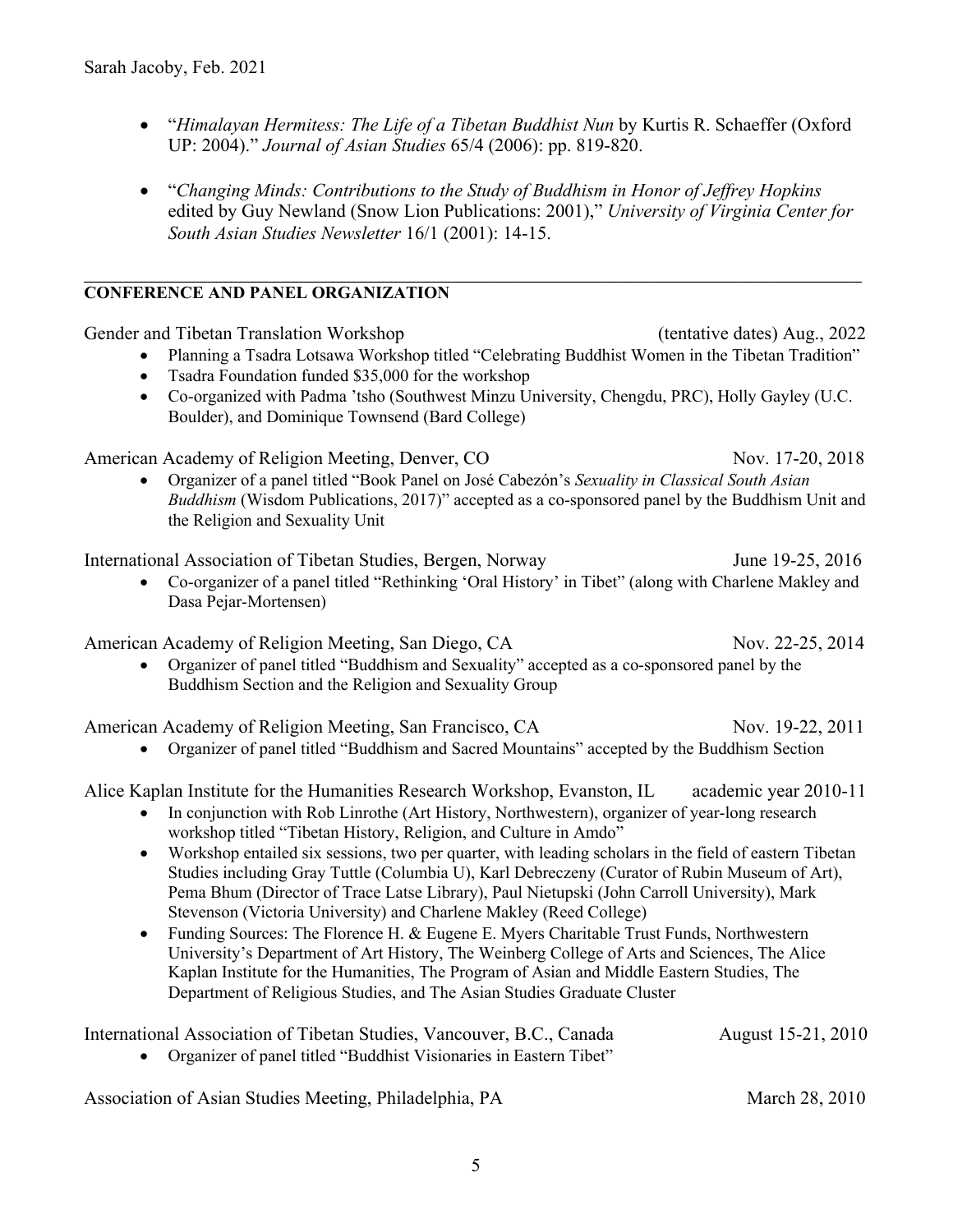• Organizer of panel titled "Love in Tibetan Literature"

New Directions in Tibetan Literary Studies: A Two-Part Workshop on Perspectives and Prospects in Auto/Biography, Columbia and Princeton Universities Nov. 14-15, 2008 and April 17-19, 2009

• Co-organizer of two weekend workshops focused on analyzing the literary forms of Tibetan biography and autobiography and methodological approaches to studying this literature

| International Association of Buddhist Studies Meeting, Atlanta, GA<br>Co-organizer of panel on "Re-examining Tibetan Auto/biographical Writings"<br>$\bullet$                                                      | June 23-28, 2008 |
|--------------------------------------------------------------------------------------------------------------------------------------------------------------------------------------------------------------------|------------------|
| Columbia U. Society of Fellows Lecture Series "Poetics of Production"<br>• Co-organizer of weekly lecture series                                                                                                   | Spring 2008      |
| Columbia U. Society of Fellows Lecture Series "Imagination and Ideology"<br>Co-organizer of weekly lecture series<br>$\bullet$                                                                                     | Spring 2007      |
| Buddhist Studies Graduate Student Conference, Charlottesville, VA<br>Co-organizer of the Third Annual Buddhist Studies Graduate Student Conference with John Dunn<br>$\bullet$<br>and Peter Gregory as respondents | April 8, 2000    |

# **PRESENTATIONS**

Harvard Radcliffe Institute (online due to pandemic) May 10 &12, 2021 • "Reading Women on the Indian Tibetan Literary Landscape" Workshop discussion leader for session titled "The Autobiographies of Sera Khandro" Tibet Himalaya Initiative/UVa Tibet Center (online due to pandemic) April 10, 2021 • Panelist on Voices of Larung Gar – Online Symposium American Academy of Religion Meeting (online due to pandemic) Dec. 10, 2020 • Respondent for panel titled "The Aesthetics and Emotions of Religious Belonging: Case Studies from Buddhist Communities" sponsored by Religion, Affect, and Emotion Program Unit American Academy of Religion Meeting, San Diego, CA Nov. 23-26, 2019 • Panelist on "Translating Tibetan Buddhism" exploratory session organized by Andrew Quintman and Kurtis Schaeffer • Presider of roundtable session "Decolonial/Anti-Racist Interventions in Tibetan/Buddhist Studies" sponsored by the Tibetan and Himalayan Religions Unit University of Virginia, Charlottesville, VA Oct. 18, 2019 • Invited to give a talk titled "Technologies of Sexuality in Tibetan Buddhism" consisting of updated version of my research on the history of sexuality and the contemporary sex abuse scandals in Tibetan Buddhism International Association of Tibetan Studies Meeting, Paris, France July 7-13, 2019 • Presented a paper titled "Lelung Zhepai Dorje (1697-1740) and his *Ocean of Ḍākinīs* (*Mkha' 'gro rgya mtsho*)" on "Aspects of Geluk" panel organized by José Ignacio Cabezón and Roger R. Jackson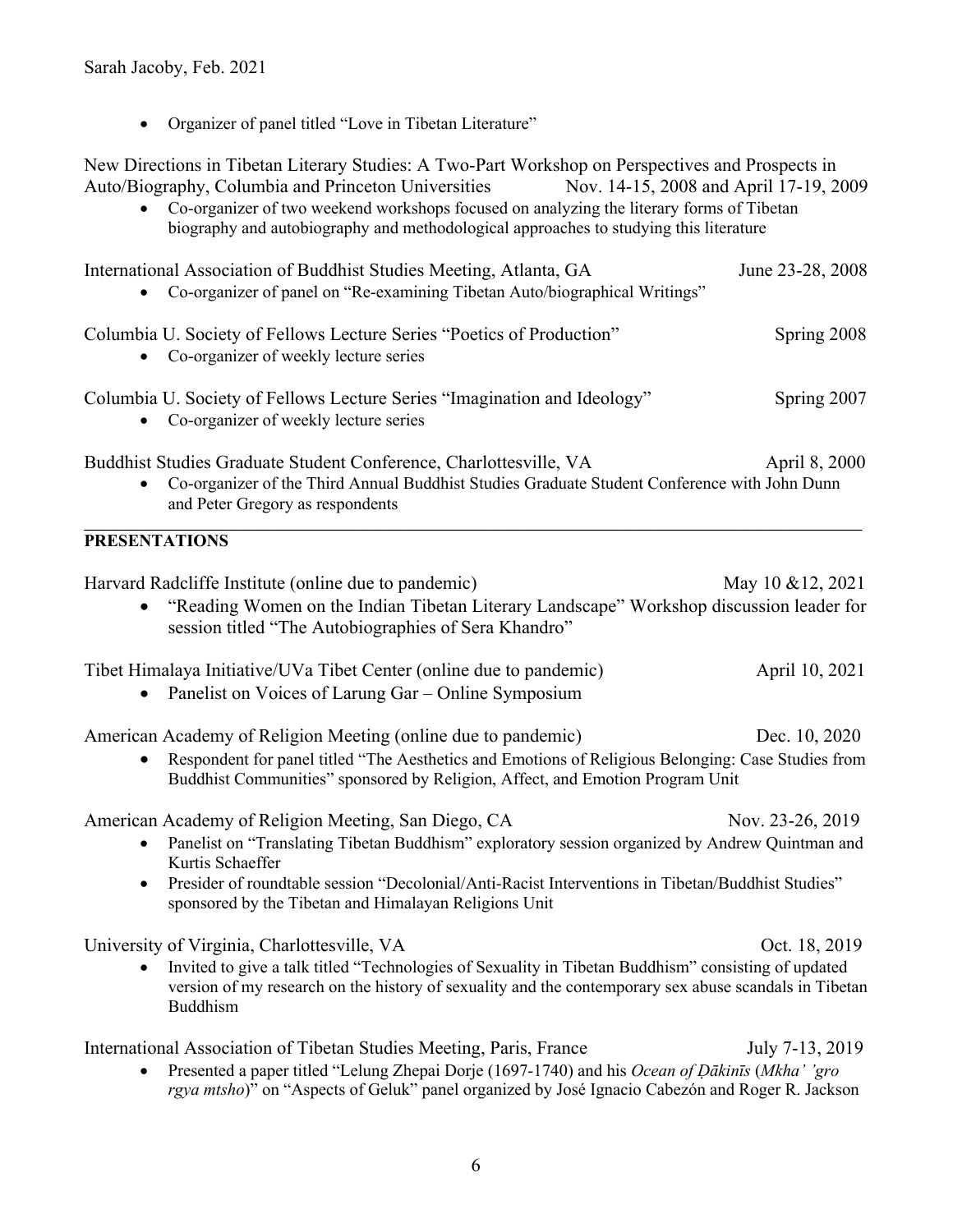South Asia Seminar, University of Chicago, Chicago, IL May 2, 2019

• Invited to present a paper titled "Technologies of Sexuality in Tibetan Buddhism"

American Academy of Religion Meeting, Denver, CO Nov. 17-20, 2018

- Presenter on panel I organized titled "Book Panel on José Cabezón's *Sexuality in Classical South Asian Buddhism* (Wisdom Publications, 2017)" along with John Powers, Amy Langenberg, and José Cabezón
- Respondent for panel "From Rape Texts to Bro Buddhism: Critical Canonical and Contemporary Perspectives on the Sexual Abuse Scandals in Western Buddhism" co-sponsored by Buddhism in the West Unit and Buddhist Critical-Constructive Reflection Unit

Boston University Institute for Philosophy and Religion, Boston, MA Nov. 7, 2018

- Invited to present a lecture titled "Interdependent Personhood and Relational Ethics: A Tibetan Perspective," in the Institute's 2018-2019 "Persons" lecture series
- Video of lecture is available online at https://www.bu.edu/ipr/video-jacoby/

Lotsawa Translation Workshop, University of Colorado, Boulder, CO Oct. 5-8, 2018

• Invited to lead session on "Vocabularies of Longing" along with Dr. Lara Braitstein and to respond to a graduate student's translation project for this Tsadra Foundation-funded workshop

Symposium on the birthday of Dr. Anne C. Klein, Rice University, Houston, TX Sept. 15-17, 2017

• Invited to present a paper titled "Inspiring Tibetan Buddhist Women: Yeshe Tsogyel, Sera Khandro, and our Future"

"First International Chöd- Zhijé Conference," Tara Mandala, Pagosa Springs, CO July 12-16, 2017

• Invited to present a paper titled "The Great Mother of the Buddhas:" Motherhood as Metaphor and Model in the Writings of 'the Second Machig" Sera Khandro"

International Association of Tibetan Studies, Bergen, Norway June 19-25, 2016

- Invited to give one of the two conference keynote speeches titled "Tibetan Studies and the Art of Dialogue"
- Presented a paper titled "A Garland of White Lotuses: Oral History and Women's History in Contemporary Tibet" on a panel I co-organized called "Rethinking 'Oral History' in Tibet"

Columbia University, New York, NY Feb 5, 2016

• Invited to present a paper titled "Modern Women in Local Tibetan History: The View From Biographical Sources" by Gray Tuttle, Leila Hadley Luce Associate Professor of Modern Tibetan Studies, East Asian Languages and Cultures Department

Workshop on "Religion and the Literary in Tibet," UC Berkeley, CA Oct. 17-18, 2015

• Invited to share a draft version of my essay "Autobiographical Ventriloquy in a Tibetan Woman's Life Narrative," with participants in 5 year-long AAR seminar

American Academy of Religion Meeting, San Diego, CA Nov. 22-25, 2014

• Panelist on "Religion and the Literary in Tibet Seminar"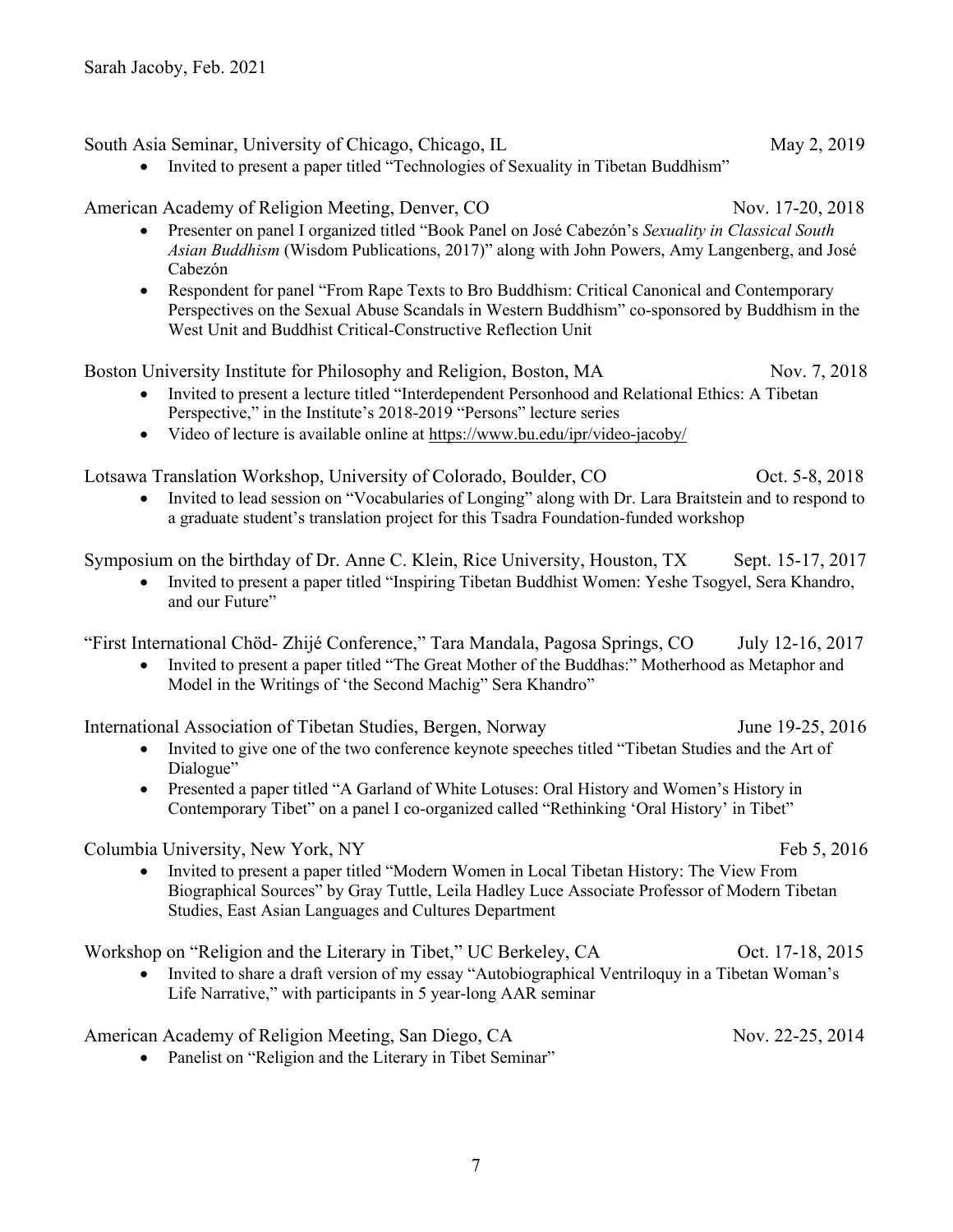• Presented a paper titled "A Dry Treatise on Passion? Reconsidering Ju Mipam's Contribution to *Kāmaśāstra* Literature in Tibet" on the panel I organized titled "Buddhism and Sexuality" cosponsored by the Buddhism Section and Religion and Sexuality Group

American Academy of Religion Meeting, Baltimore, MD Nov. 23-26, 2013

- Panelist on "Religion and the Literary in Tibet Seminar"
- Respondent for "Writing Tibetan Women" panel of Tibetan and Himalayan Religion Group

American Council of Learned Societies (ACLS) Annual Meeting, Baltimore, MD May 9-11, 2013

- One of three ACLS fellowship recipients invited to address the ACLS Board of Directors as well as delegates and executive directors representing the 71 constituent learned societies on the topic of "Emerging Themes and Methods of Humanities Research"
- For a video recording of this session, see http://www.acls.org/about/default.aspx?id=9545

Institute for Asian and African Studies at Humboldt University in Berlin, Germany May 3-5, 2013

- Invited to join International Symposium "Women as Visionaries, Healers and Poisoners— Autonomous Female Religious Specialists in Tibet, the Himalayas and Inner Asia," convened by Toni Huber (Humboldt U) and Mona Schrempf (U. of Westminster)
- Presented paper titled "Revitalizing Religion through Dakinis' Power according to Khandro Rinpoche (b.1954) of Eastern Tibet"

Tibetan Literature Seminar, Harvard University, Boston, MA April 19-21, 2013

• Invited to lead a discussion titled "Looking for 'the literary' in Tibetan Autobiography" that comprised one of the four parts of this weekend seminar examining aspects of Tibetan literature organized by Kurtis Schaeffer (U. of Virginia) and Andrew Quintman (Yale U)

Five College Buddhist Studies Faculty Seminar, Amherst College, Amherst, MA April 17-18, 2013

- Invited to present and discuss chapter five from my book manuscript *Love and Liberation* titled "Love Between Method and Insight" with Buddhist Studies faculty from the five college consortium
- Invited by Paola Zamperini, chair of Asian Languages and Civilizations at Amherst College, to lecture to her class "Sexuality and Gender in Tibetan Buddhism"

American Academy of Religion Meeting, Chicago, IL Nov. 17-20, 2012

• Panelist on "Religion and the Literary in Tibet Seminar"

University of Oslo, Norway May 11, 2012

- Presented a paper titled "Dākinī Dialogues in the Autobiography of a Female Tibetan Buddhist Visionary"
- Invited by Hanna Havnevik, Department of Culture Studies and Oriental Languages, as part of a "Guest Lecture Series on Tibetan and Himalayan Studies" arranged by the University of Oslo's Department of Culture Studies and Oriental Languages in collaboration with Religion in Pluralist Societies, Section for Medical Anthropology and Medical History, and the Oslo Buddhist Studies Forum

American Academy of Religion Meeting, San Francisco, CA Nov. 19-22, 2011

• Presented a paper titled "Wild Yak Mountain: Revelation, Mountain Gods, and Territorial Politics in Golok, Eastern Tibet" as part of panel I organized titled "Buddhism and Sacred Mountains" accepted by the Buddhism Section of the AAR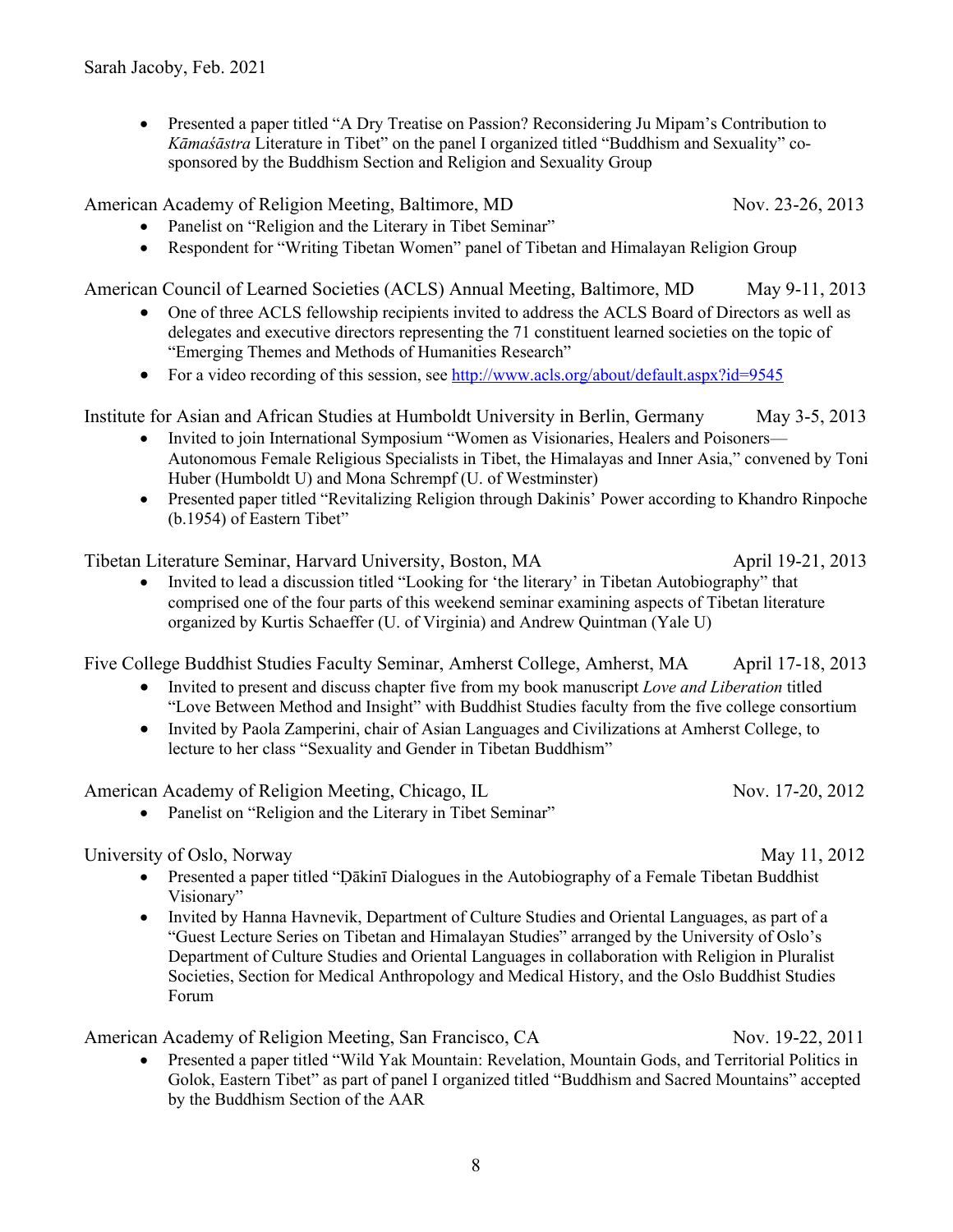• Panelist on "Religion and the Literary in Tibet Seminar"

Northwestern U., "Arts of the Frontier During the Sino-Japanese War" Symposium Oct. 15, 2011

• Respondent for panel on "The Frontier"

Columbia University, New York, NY Feb. 12, 2011

- Invited to join a panel of scholars speaking on "Where to from here: Tibetan Studies after Gene Smith and Directions for the Future" organized by Robert Barnett (Columbia U)
- Other panelists included Alak Zenkar Thubten Nyima and Michael Sheehy (Tibetan Buddhist Resource Center), Janet Gyatso and Leonard van der Kuijp (Harvard), Robert Thurman and Gray Tuttle (Columbia), Matthew Kapstein (U. of Chicago), Kurtis Schaeffer (U. of Virginia), Pema Bhum (Trace-Latse Library), and Susan Meinheit (Library of Congress)

Latse Library, Trace Foundation, New York, NY Feb. 11, 2011

• Invited to present a reading at "The Fat of My Heart (*Snying gi tshi lu*): a discussion of expressions of love and desire in Tibetan literature and letter writing"

International Association of Tibetan Studies, Vancouver, B.C., Canada August 15-21, 2010

• Presented a paper titled "The Vairocana Cave Dakini: The Life and Activities of Mkha' 'gro rin po che in Present-day Eastern Tibet" on a panel I organized titled "Buddhist Visionaries in Eastern Tibet"

Association of Asian Studies Meeting, Philadelphia, PA March 28, 2010

• Presented a paper titled "Love and Longing in the Auto/biographies of the Tantric Couple Sera Khandro (1892-1940) and Drimé Özer (1881-1924)" on a panel I organized titled "Love in Tibetan Literature"

Department of Religious Studies, Northwestern University, Evanston, IL March 5, 2010

• Invited to participate in Relationships in Religion Workshop*,* specifically participant on workshop panel IV: Ethnography and Global Relationships along with Marla Frederick (Harvard and Visiting NU Professor), Antonio Terrone (Northwestern), and Michael Puett (Harvard)

Northwestern Law School **Feb. 19, 2010** Feb. 19, 2010

• Invited to give a lecture titled "Buddhism in Bhutan" to Law School class "International Team Project-Bhutan" taught by Lisa Huestis (Northwestern Law)

University of California at Berkeley, Berkeley, CA April 2, 2009

• Invited to give a lecture titled "Love Revelations in the Autobiography of a Tibetan Dakini"

U. of Toronto Numata Buddhist Studies Lecture Series, Toronto, Canada March 5-6, 2009

- Invited to give a lecture titled "Love Revelations in the Autobiography of a Tibetan Dakini"
- Invited to lead a reading group discussing my article "To Be or Not to Be Celibate: Morality and Consort Practices According to the Treasure Revealer Sera Khandro's (1892-1940) Auto/biographical Writings"

International Association of Buddhist Studies, Atlanta, GA June 23-28, 2008

• Presented a paper titled, "On the Edge of Autobiography and Revelation"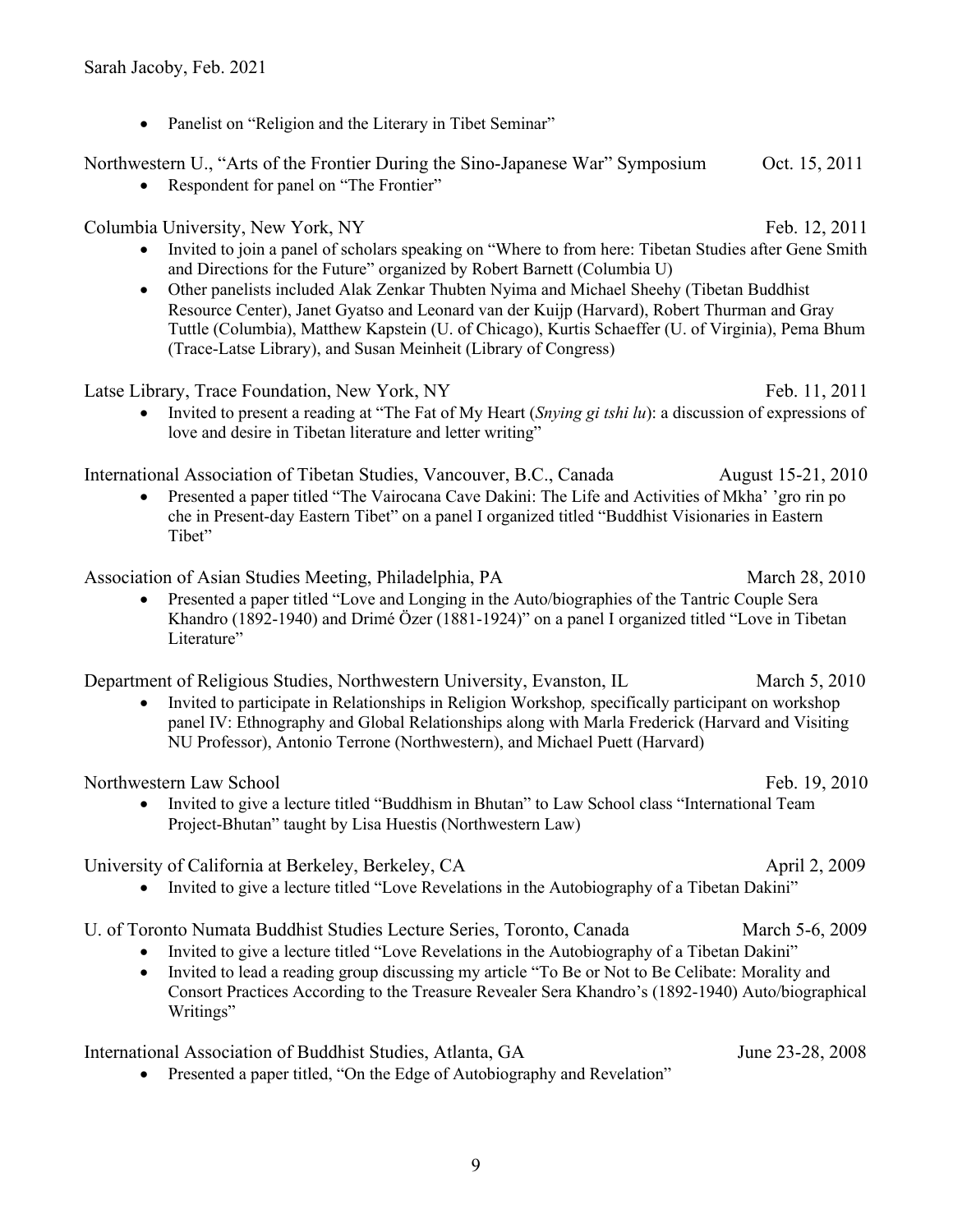| American Academy of Religion, San Diego, CA                                                                                                                                                              | Nov. 17-20, 2007 |  |
|----------------------------------------------------------------------------------------------------------------------------------------------------------------------------------------------------------|------------------|--|
| Presented a paper with the Buddhist Critical-Constructive Reflection Group titled "Reading Tibetan                                                                                                       |                  |  |
| Women's Religious Auto/biography: Reflections on Methodology"                                                                                                                                            |                  |  |
| Presented a paper with the Anthropology of Religion Group titled "Becoming a Dakini in<br>$\bullet$                                                                                                      |                  |  |
| Contemporary Eastern Tibet."                                                                                                                                                                             |                  |  |
| Columbia U. Society of Fellows Lecture Series, New York, NY                                                                                                                                              | Nov. 1, 2007     |  |
| Presented a paper titled, "Sera Khandro's Autobiographical Self"                                                                                                                                         |                  |  |
|                                                                                                                                                                                                          |                  |  |
| Columbia U. Society of Fellows Lecture Series "Imagination and Ideology"                                                                                                                                 | April 19, 2007   |  |
| Presented paper titled "Romance and Revelation in 20th-century Eastern Tibet"                                                                                                                            |                  |  |
|                                                                                                                                                                                                          |                  |  |
| The Tibetan Buddhist Resource Center (TBRC), New York, NY                                                                                                                                                | Feb. 7, 2007     |  |
| Presented research and gave reading in Tibetan from Sera Khandro's Autobiography                                                                                                                         |                  |  |
| International Association of Tibetan Studies Meeting, Königswinter, Germany                                                                                                                              | Aug. 2006        |  |
| Presented paper on the Gter ma Panel titled "To be or not to be Monastic: Morality and Consort                                                                                                           |                  |  |
| Practices in Early 20th Century Golok Treasure Revelation Communities"                                                                                                                                   |                  |  |
|                                                                                                                                                                                                          |                  |  |
| American Academy of Religion, Philadelphia, PA<br>Nov. 2005                                                                                                                                              |                  |  |
| Presented paper on the Tantra panel titled "Passionate Revelation: Consort Relationships in the<br>$\bullet$<br>Tibetan Buddhist Treasure Tradition According to Sera Khandro's (1892-1940) Biographical |                  |  |
| Writings"                                                                                                                                                                                                |                  |  |
|                                                                                                                                                                                                          |                  |  |
| International Association of Tibetan Studies Meeting, Oxford, England                                                                                                                                    | Sept. 2003       |  |
| Presented paper titled, "Revelation and Gender Trouble: The 20 <sup>th</sup> Century Autobiography of the<br>$\bullet$                                                                                   |                  |  |
| Treasure Revealer bde ba'i rdo rje (Sera Khandro)"                                                                                                                                                       |                  |  |
| <b>LEAVES OF ABSENCE</b>                                                                                                                                                                                 |                  |  |
|                                                                                                                                                                                                          |                  |  |
| Academic year research leave funded by the American Council of Learned Societies (ACLS) 2012-2013                                                                                                        |                  |  |
| Project title: Self, Society, and Sentiment in the Autobiographical Writings of a Tibetan Female<br>$\bullet$                                                                                            |                  |  |
| Visionary                                                                                                                                                                                                |                  |  |
| PROFESSIONAL SERVICE                                                                                                                                                                                     |                  |  |
|                                                                                                                                                                                                          |                  |  |
| American Academy of Religion                                                                                                                                                                             |                  |  |
| Member of AAR Committee on Teaching and Learning<br>$\bullet$                                                                                                                                            | 2016-2019        |  |
| Co-editor of "Spotlight on Teaching" column in AAR's Religious Studies News<br>$\bullet$                                                                                                                 | 2016-2019        |  |
| Co-chair of Tibetan and Himalayan Religions Unit                                                                                                                                                         | 2012-2017        |  |

• Steering Committee Member, Tibetan and Himalayan Religions Unit 2008-2011

*Journal of the American Academy of Religion* 2017-present

• Editorial Board Member

# *Studies in Religion*/*Sciences Religieuses* 2010-2012

• Editorial Board Member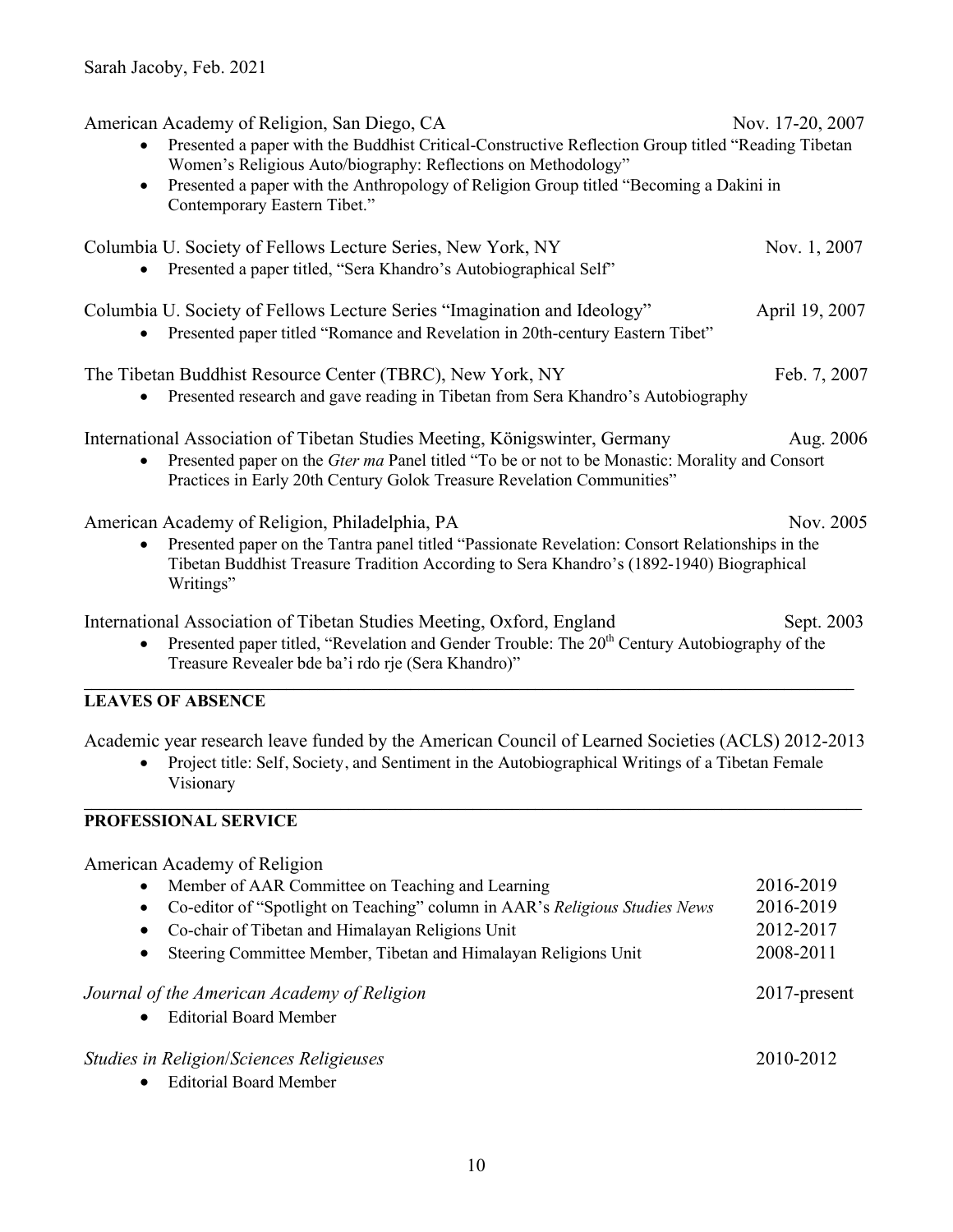Reviewed articles/books for:

- *Journal of the American Academy of Religion*
- *Modern Asian Studies*
- *Material Religion: The Journal of Objects, Art, and Belief*
- Oxford University Press
- Columbia University Press
- University of Chicago Press
- Yale University Press
- University of Virginia Press
- New York University Press

### **MEMBERSHIPS IN ACADEMIC SOCIETIES**

- American Academy of Religion
- American Association of University Women
- International Association of Tibetan Studies
- International Association of Buddhist Studies
- Committee on Southern Asian Studies/South Asia Language and Area Center at the University of Chicago, Associate Member

**\_\_\_\_\_\_\_\_\_\_\_\_\_\_\_\_\_\_\_\_\_\_\_\_\_\_\_\_\_\_\_\_\_\_\_\_\_\_\_\_\_\_\_\_\_\_\_\_\_\_\_\_\_\_\_\_\_\_\_\_\_\_\_\_\_\_\_\_\_\_\_\_\_\_\_\_\_\_\_\_\_\_\_\_\_\_\_\_\_\_\_\_\_\_\_\_\_\_\_\_**

**\_\_\_\_\_\_\_\_\_\_\_\_\_\_\_\_\_\_\_\_\_\_\_\_\_\_\_\_\_\_\_\_\_\_\_\_\_\_\_\_\_\_\_\_\_\_\_\_\_\_\_\_\_\_\_\_\_\_\_\_\_\_\_\_\_\_\_\_\_\_\_\_\_\_\_\_\_\_\_\_\_\_\_\_\_\_\_\_\_\_\_\_\_\_\_\_\_\_\_\_**

# **TEACHING AND ADVISING AT NORTHWESTERN**

#### TEACHING AWARDS/GRANTS

- Charles Deering McCormick Professor of Teaching Excellence (Northwestern's most prestigious university teaching award) 2020-2023
- "Innovation in Teaching Grant" from Northwestern's Searle Center for Advancing Learning and Teaching (to conduct study on techniques for enhancing critical thinking in large lecture courses), fall 2014
- Associated Student Government (ASG) Faculty Honor Roll, 2011-12; 2015-16; 2018-19 (voted by campus-wide Northwestern students)
- Department of Religious Studies Golden Hoopoe Award for Teaching Excellence, June 2012 (voted by Northwestern religious studies majors)

#### COURSES TAUGHT

| Tibetan Religion and Culture Religion 318/313                                    | Spring 2012, Winter 2016                              |
|----------------------------------------------------------------------------------|-------------------------------------------------------|
| <b>Theory and Method Religion 395</b>                                            | Winter 2012                                           |
| Goddess Traditions in South Asia Religion 318                                    | Spring 2011                                           |
| <b>Buddhist Auto/Biography Religion 319</b>                                      | Spr. 2011, Spr. 2014, Spr. 2020                       |
| Theories and Methods in Religious Studies Religion 481-1 (classical)             | Winter 2011                                           |
| <b>Theories and Methods in Religious Studies Religion 481-2 (contemporary)</b>   | Winter 2015                                           |
| <b>Religion in Human Experience Religion 170</b>                                 | Winter 2010                                           |
| <b>Buddhism and Gender Religion 312</b>                                          | Winter 2010, Spring 2012, Winter 2015,                |
| Winter 2018                                                                      |                                                       |
| <b>Introduction to Buddhism Religion 210</b><br>Fall '17, Winter '19             | Fall '09, Winter '11, Winter '12, Fall '14, Fall '15, |
| Religion, Sexuality, and Celibacy Religion 101                                   | Fall 2014, Spring 2016                                |
| <b>Readings in Tibetan Language Religion 499</b><br>Wint. '18, Spr. '19          | Spr. '14, Fall '14, Spr. '15, Fall '15, Wint. '16,    |
| <b>Feminist Theory and the Study of Religion Religion 471/Gender Studies 490</b> | Spr. 2016,                                            |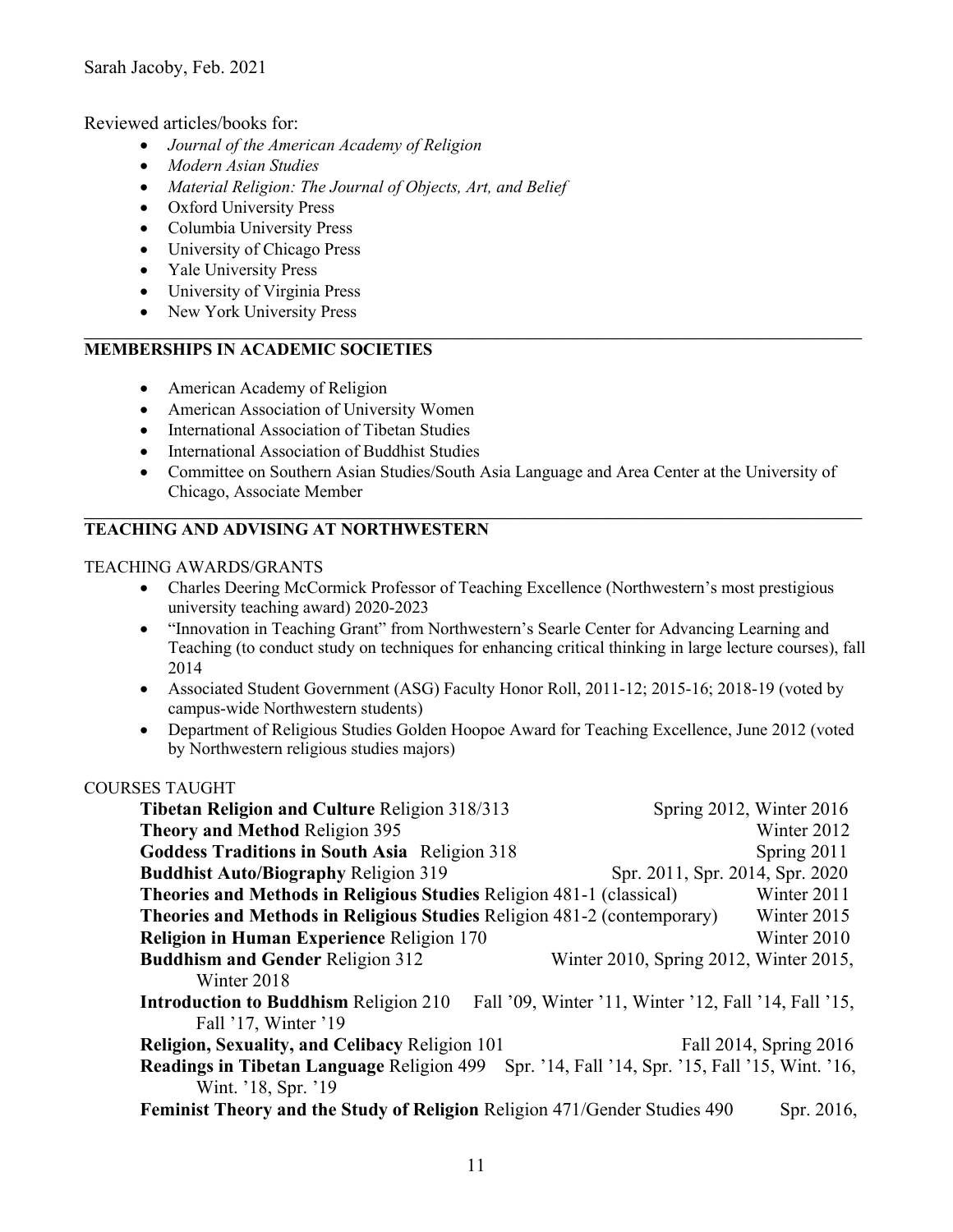# Fall '19 **Tibetan Buddhist Studies** Religion 473 Fall 2017 **Buddhism in the Contemporary World** Religion 314 Spring 2018, Spring 2019 **Tibetan Buddhist Tantra** Rel 473 Fall 2020

# CURRICULUM DEVELOPMENT

- Undergraduate Courses I newly developed: Buddhism and Gender; Buddhist Auto/biography; Religion, Sexuality, and Celibacy (first year seminar), Buddhism in the Contemporary World
- Graduate Courses I newly developed: Tibetan Language Reading Course, Feminist Theory and the Study of Religion, Tibetan Buddhist Studies, Tibetan Buddhist Tantra
- Courses I improved: Goddess Traditions in South Asia; Tibetan Religion and Culture; Introduction to Buddhism; Theories and Methods in Religious Studies

# ADVISING

*Undergraduate Senior Thesis Advisees*

- Megan McGlauchlen (class of 2018)
- Alexandra Klein-Mayer (class of 2015)
- Lisa Wang (class of 2012)

# *PhD Advisees (\* indicating students for whom I am chief adviser)*

- Ray Buckner (I am co-adviser with Robert Orsi), PhD student at Northwestern University, 2020-
- Somtsobum<sup>\*</sup> (Fnu Suancuoben), PhD student at Northwestern University, 2020-
- Pema McLaughlin,\* PhD student at Northwestern University, 2020-
- Joshua Shelton,\* PhD student at Northwestern University, 2019-
- Dhondup Tashi Rekjong,\* PhD student at Northwestern University, 2019-
- Sherab Wangmo\* (Fnu Xiraoxiangmao), PhD student at Northwestern University, 2017-
- Nisheeta Jagtiani,\* PhD student at Northwestern University, 2016-
- Miranda Smith,\* Ph.D. student at Northwestern University, 2015-
- Darcie Price-Wallace,\* Ph.D. student at Northwestern University, 2014-
- Rachel Levy,<sup>\*</sup> Ph.D. student at Northwestern University (matriculated in 2013 in Art History, transferred to Religious Studies fall 2015)
- Peter Faggen, Ph.D. student at the University of Chicago

# **NORTHWESTERN UNIVERSITY SERVICE**

Department of Asian Languages and Cultures

• Interim Department Chair (2019-20)

# Department of Religious Studies

- Director of Undergraduate Studies (2018-19)
- Speakers Series Committee Member (2018-2019)
- Search Committee Chair (2017-18)
- Theory and Method Qualifying Exam Committee Member (2015-16)
- Search Committee Member (2013-14; 2014-15)
- Honors Committee Member (2010-14)
- Department Website Coordinator (2010-12)
- Undergraduate Studies Committee Member (2010-12; 2015-16; 2017-18)